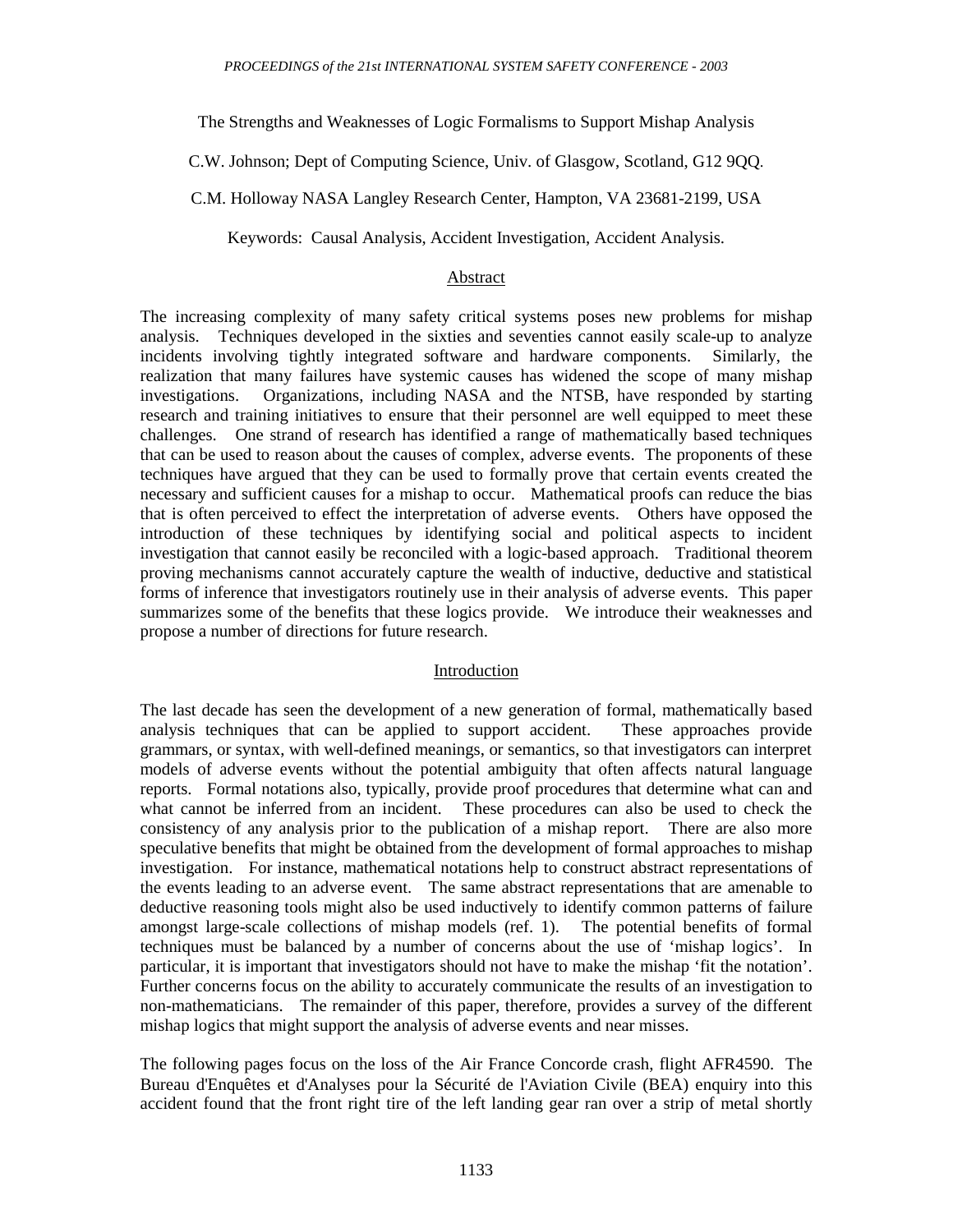before rotation during takeoff from Charles de Gaulle Airport (ref. 2). The strip had fallen from another aircraft. Damage to the tire created debris that was thrown against the wing. The debris ruptured a fuel tank and a major fire broke out under the left wing. Problems appeared on engine 2 and for a brief period on engine 1 but the aircraft took off. The crew shut down engine 2, following an engine fire alarm. They noticed that the landing gear would not retract. The aircraft flew for around a minute but was unable to gain altitude beyond 200 feet or speed beyond 200 knots. Engine 1 lost thrust, the aircraft's angle of attack and bank increased sharply. The thrust on engines 3 and 4 fell suddenly and the aircraft crashed onto a hotel. We have chosen to focus on the loss of flight AFR4590 because it typifies the complex combinations of events that characterise many high-profile accidents. This case study also typifies a growing class of safetycritical, legacy systems that were once considered to embody 'cutting edge' technology.

# Classical Logic

Classical logic is composed of propositions and sentences. Propositions represent facts that we know about the domain of discourse, such as the mishap under investigation. Simple propositions represent observations about individual objects. For instance, they might capture the fact that the 'the metallic strip is part of engine 3 on a DC10'. More complex sentences can be formed from the use of connectives. In classical logic, these include 'NOT', 'AND', 'OR', 'IF'. These connectives can be used to analyse sentences such as the following: 'IF all four engines had been operating THEN the serious damage caused by the intensity of the fire to the structure of the wing would have led to the loss of the aircraft'. The meaning of these sentences can be interpreted by examining the truth tables that are associated with each of the logical connectives. Table 1 illustrates this approach. The previous sentence would be valid from the first line of Table 1 if it could be shown that all four engines were operating  $(X=True)$  and the intensity of the fire led to the loss of the aircraft  $(Y=True)$ . However, the argument would not be valid from the second line of Table 1 if it could be shown that the engines were operating  $(X=True)$  and the intensity of the fire did not lead to the loss of the aircraft  $(Y=False)$ .

| X     | v     | <b>IF X THEN Y</b> |
|-------|-------|--------------------|
| True  | True  | True               |
| True  | False | False              |
| False | True  | True               |
| False | False | True               |

**Table 1:** Truth Table for Material Implication in Classical Logic

The previous example provides a simple illustration of truth tables being used to establish the validity of arguments in an accident report. However, a number of problems complicate this approach. In particular, the simple 'IF…THEN' connective of classical logic cannot convey the many different forms of causal reasoning that are used in accident reports. For example, mishap investigators often distinguish between necessary and sufficient causes. A necessary cause is often identified using arguments of the form 'the mishap would not have occurred if this cause(s) had not also occurred'. A sufficient cause can be distinguished by arguments of the form 'the mishap could have occurred if this cause(s) had taken place irrespective of any other of the other circumstances surrounding the incident'. Figure 1 illustrates this distinction. We can see that cause C2 is necessary but insufficient to cause the mishap. In contrast, if we have both C1 and C2 then we have sufficient causes for the mishap to occur. However, this combination of causes is not necessary for the incident to occur because there is another combination of potential causal factors. C2 and C3 are also together sufficient to cause the mishap. They are unnecessary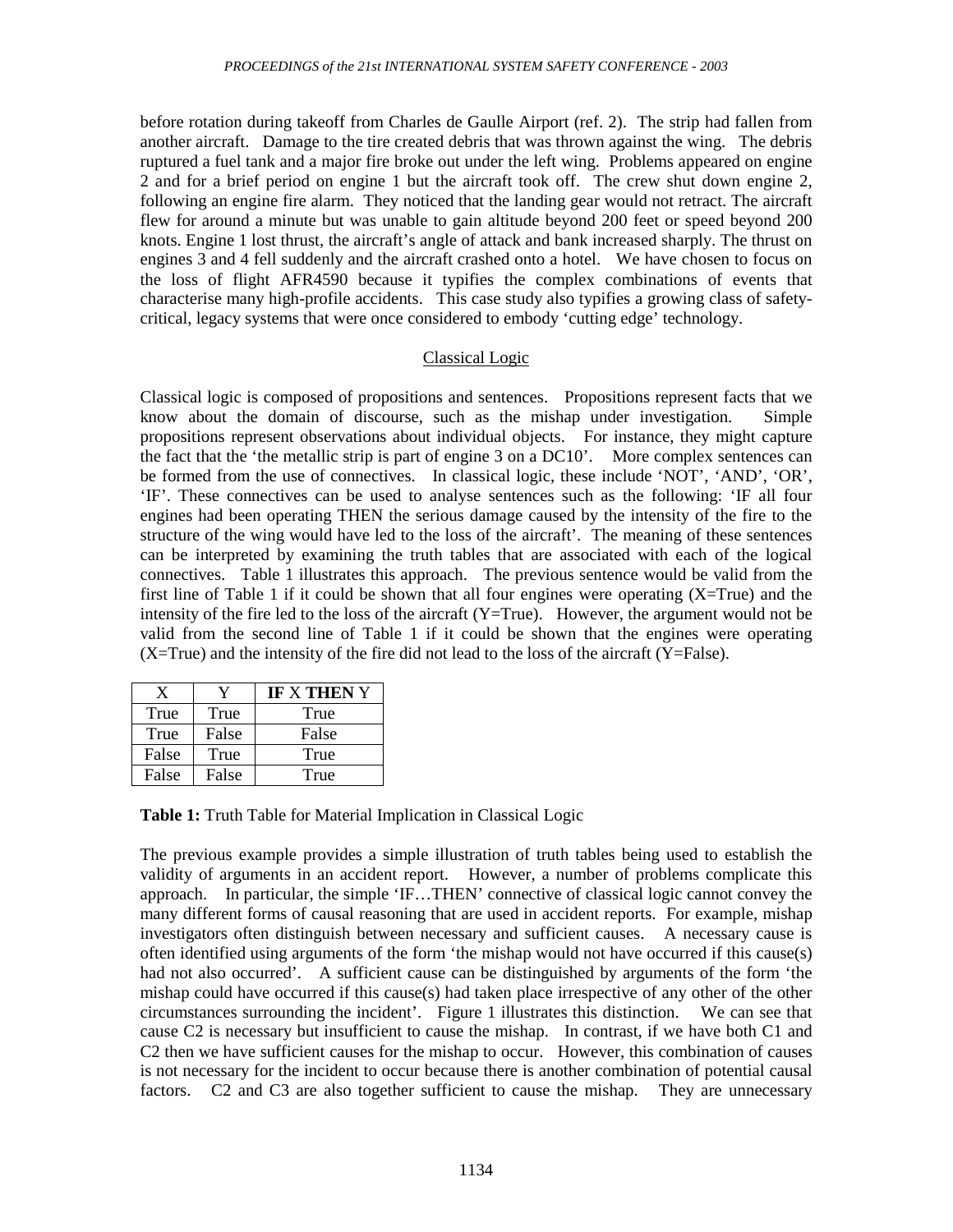because C1 and C2 represent an alternative causal path. As we have seen, the BEA report into flight AFR4590 argued that "if all four engines had been operating, the serious damage caused by the intensity of the fire to the structure of the wing and to some of the flight controls would have led to the rapid loss of the aircraft". Hence the loss of power was not a necessary cause of the accident. The fire was sufficient to cause the loss of the aircraft without this additional problem. In Figure 1, the fire is represented by C4, a sufficient cause for the accident. The loss of engine power can, arguably, be represented by C3. It is insufficient as a cause without some additional failures not mentioned in the previous ciatation.



Figure 1: Necessary and Sufficient Causes.

A number of further problems complicate the use of material conditions in classical logic to analyse causal arguments in accident reports. In particular, it is possible to create valid statements when the antecedent and consequent are both false. 'If the grass is blue then the sky is yellow'. This follows from the final line of the truth table for the conditional in table 1. Grice (ref. 3) and Jackson (ref. 4) have addressed this concern and argue that material implication remains a valid form of argument for *indicative* conditionals. Speakers do not say 'If *P*, then *Q*' when they know that *P* is false. It is simpler and more informative to say 'not *P*'. In the previous example, it would be better to assert that 'grass is not blue' rather than construct a more complex argument of the form 'If the grass is blue then the sky is yellow'. Such linguistic arguments might seem to be remote from the practical concerns of accident investigation. However, many reports make use of these rhetorical devices. For example, the BEA report argues, "even if instantaneous ignition (of kerosene) were postulated rapid propagation would require appreciable localized forward airflows". There were no appreciable forward airflows and it is acknowledged that the flame propagation speed of a kerosene fire is not instantaneous, seldom exceeding 6 m/s.

## Addressing Limitations of Material Implication: C.I. Lewis and Strict Implication

C.I. Lewis (ref. 5) goes beyond the material implication of classical logic to develop the notion of strict implication. This is based upon the idea that a proposition *strictly implies* all others, which are true, in all possible circumstances where it is true. The semantics for this form of strict implication is based around that of modal logics. Each of the ovals in Figure 2 represents a 'possible world' of information. If A strictly implies B then it is impossible for us to reach a world in which A holds but B does not. It is, however, possible for B to hold without A. This is important for mishap investigation because, as we have seen, if A is not a necessary cause of B then there may be alternative sufficient ways in which B might occur. Lewis' strict implication provides a means of avoiding many of the paradoxes that undermine the use of classical logic as a means of reasoning about adverse events and near misses (ref. 1).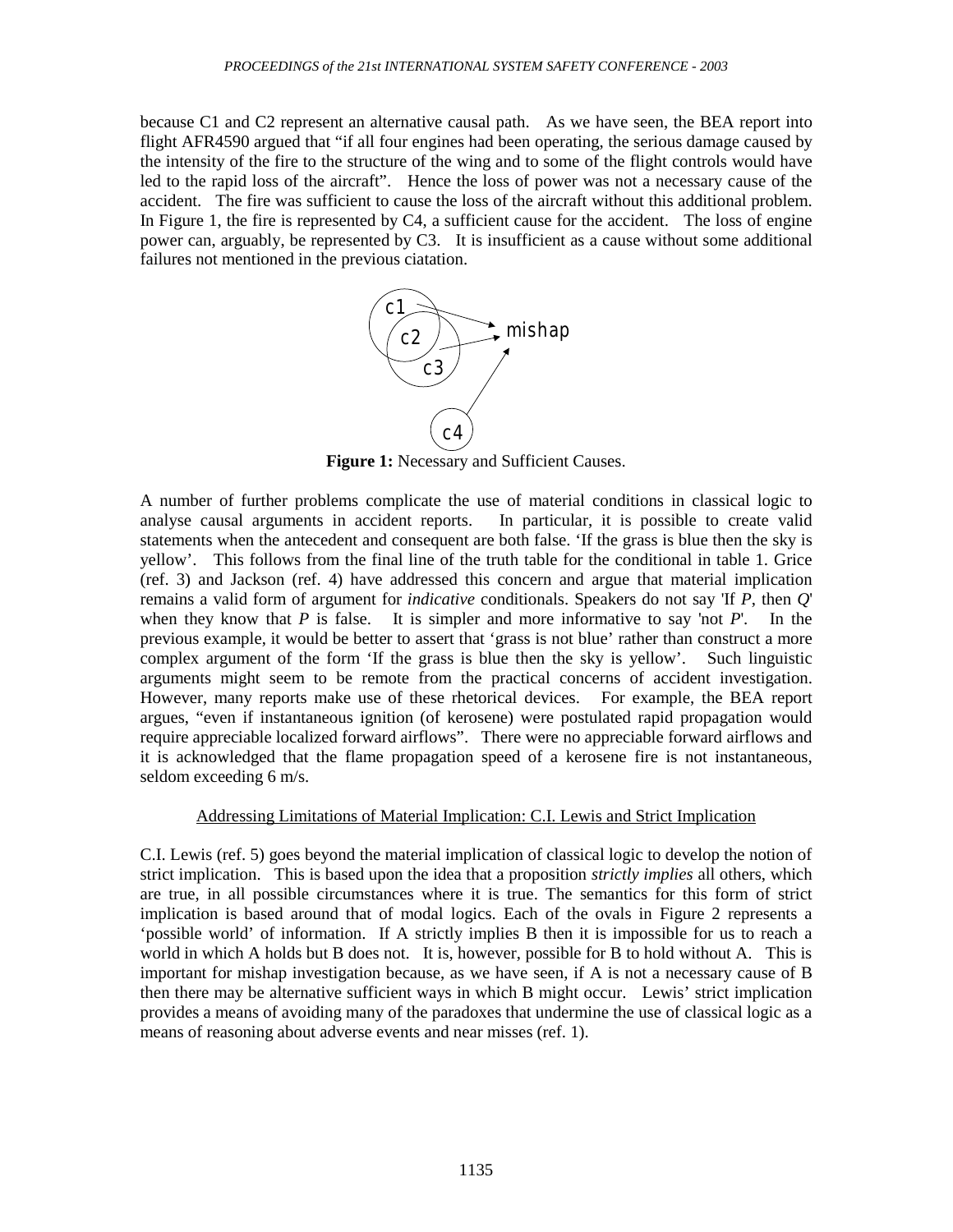

**Figure 2:** Possible World Semantics for Strict Implication

An investigator might use the Lewis formulation to model the BEA assertion that "If one of the 'door open' sensors is destroyed, the information transmitted is 'the door is not open' and the gear retraction sequence cannot begin". The Lewis semantics assert that it must never be the case that one of the door sensors is destroyed without the corresponding transmission to block the retraction sequence. Not only are there considerable practical problems in ensuring that any complex, safety-critical system satisfies this form of strict implication, there are also problems in interpreting the ideas proposed by Lewis. In particular, it is important to be clear about the meaning of the arrows in Figure 2. How do we move between these different worlds of knowledge? One approach would be to associate these transitions with the introduction or revision of information. In our example, no new information should create a situation in which a sensor is destroyed and the information is not transmitted. The additional commitments of strict implication would suggest that the information should be transmitted even if there was damage to associated avionics looms. As mentioned, this can be difficult to guarantee. Any formal analysis might, therefore, introduce additional caveats into the antecedent of a strict implication to express the degree of damage that might be sustained before the information could not be transmitted. Of course, this 'limitation' of the formal technique forces investigators to be precise in the characterisation of those properties that play an important role in a mishap

Further paradoxes affect the Lewis semantics for strict implication. For example, a true consequent allows the introduction of an arbitrary antecedent, such as *p* in the following  $p \rightarrow > (q$  $v_{\text{eq}}$ . The engineering objectives of our study might persuade us to overlook these apparent deficiencies; they would arguably have few practical effects on the application of mishap logic. However, philosophers and logicians have used these deficiencies to justify the development of alternative means of representing and reasoning about causal arguments and conditional statements.

## D. Lewis, Why-Because Analysis and Counterfactual Reasoning

Even if we overlook the paradoxes of strict implication, a number of further problems prevent the application of this approach to support reasoning about accidents and incidents. In particular, previous formalisms in this paper have not captured many of the causal arguments that are put forward in accident reports. For example, the BEA investigation argued that 'if a partial hydraulic failure…had then occurred, only the landing gear located on the side of the rupture would have been affected'. This represents a particular form of subjunctive argument known as a counterfactual. It relies upon an antecedent, which represents a past tense subjunctive sentence of the form "If X *had been the case* …then Y would have happened. These sentences are known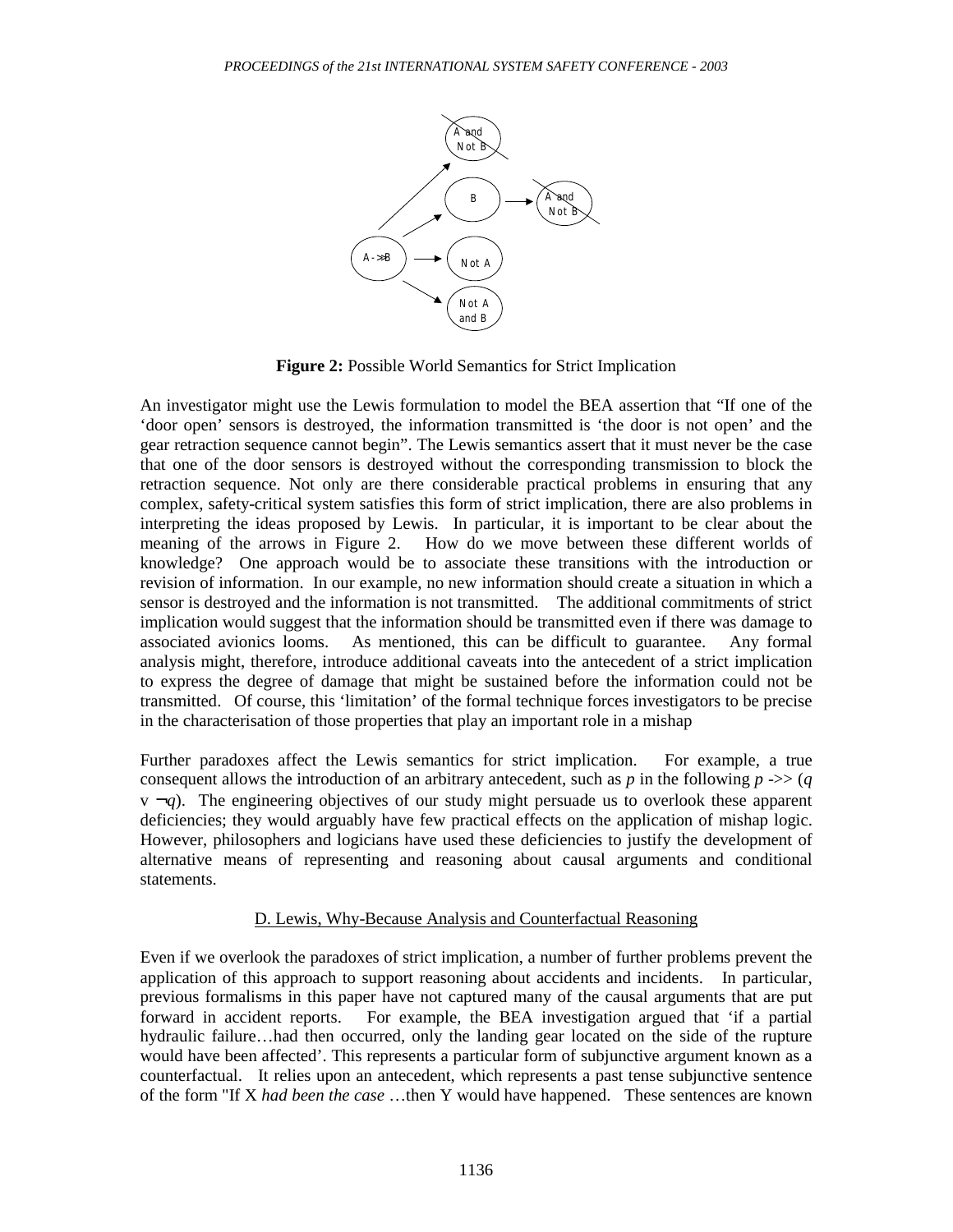as counterfactuals because there is an assumption that the antecedent is false. In other words, X is known not to have been the case. For example, an investigator might argue: If the metal wear strip from the thrust reverser door on the DC-10 had been maintained correctly then it would not have damaged the tires of flight AFR4590. This is counterfactual because the BEA present evidence that the strip was poorly maintained and that it did damage the tires. This example also illustrates the manner in which many counterfactual arguments about the causes of a mishap also embody a false consequent of the general form 'then the failure would not have occurred'. There are numerous dangers associated with this form of argument. For example, investigators might suggest that 'if the operators had been more vigilant then this accident would not have happened'. Readers often infer from such statements that the operators were not vigilant even though we have presented no evidence to support this assertion.

The biases that can affect informal counterfactual argument helped to motivate David Lewis' (ref. 6) development of logics for counter-factual arguments about causation. These formalisms rely upon a modal semantics, which is broadly similar to that used in C. Lewis' work on strict implication. Both depend upon accessibility relationships between possible works of knowledge. Strict implication ensures that certain properties hold in all possible worlds that are accessible from the world in which an implication is introduced. In contrast, D. Lewis' logics can be used to state that A is a causal factor of B, if and only if A and B both occurred and in the nearest possible worlds in which A did not happen neither did B. This implies that A is not only a sufficient but also a necessary cause of B. It precludes the observation that other causal factors may have led to B in any of the nearest possible worlds. This does not rule out the existence of alternative causes. It does, however, imply that those causes may only arise in worlds that are remote from the present one that is under consideration. For example, we might use Lewis' logic to argue that the accident would have been avoided if the DC-10 wear strip had not fallen onto the runway. We can envisage other potential causes of the tire damage but these causes would not be so 'close' to the particular incident being modelled in the aftermath of flight AFR 4590.

Lewis' work on counterfactual arguments is particularly important because it lies at the heart of Ladkin and Loer's (ref. 7) Why-Because Analysis. This is one of the most influential of the recent generation of formal mishap logics. It has been applied to reason about the causes of a wide range of aviation accidents (ref. 1). WBA begins by a reconstruction phase when a semiformal graphical notation models the sequences of events leading to a mishap. These sequences can be represented in a form of temporal logic and then iteratively analysed to move towards a causal explanation using counterfactual arguments. Ladkin and Loer introduce the =>> operator which can informally be read as 'causes' and the []-> operator to represent a counterfactual relationship. Informally,  $A \left( \right) > B$  captures the notion that B is true in possible worlds that are close to those in which A is true. The following inference rule can be constructed to relate these connectives. Ladkin and Loer also provide a range of additional proof rules that can be used to ensure both the consistency and sufficiency of arguments about the causes of a mishap:

$$
A \wedge B
$$
  
\n
$$
\neg A \mid \neg \geq \neg B
$$
  
\n
$$
A \Rightarrow B
$$
 (1)

The counterfactual approach to causation does not provide a panacea for analysing conditional arguments. As we have seen, material implication is truth functional. We can determine whether 'if A then B' is true by first determining the validity of the antecedent, A, and consequent, B and then by looking at a relevant entry in the table 1. In contrast, it is not possible to use a truth functional style of analysis with counterfactual arguments. By definition, the antecedent of the counterfactual is assumed to be false and so every counterfactual is assumed to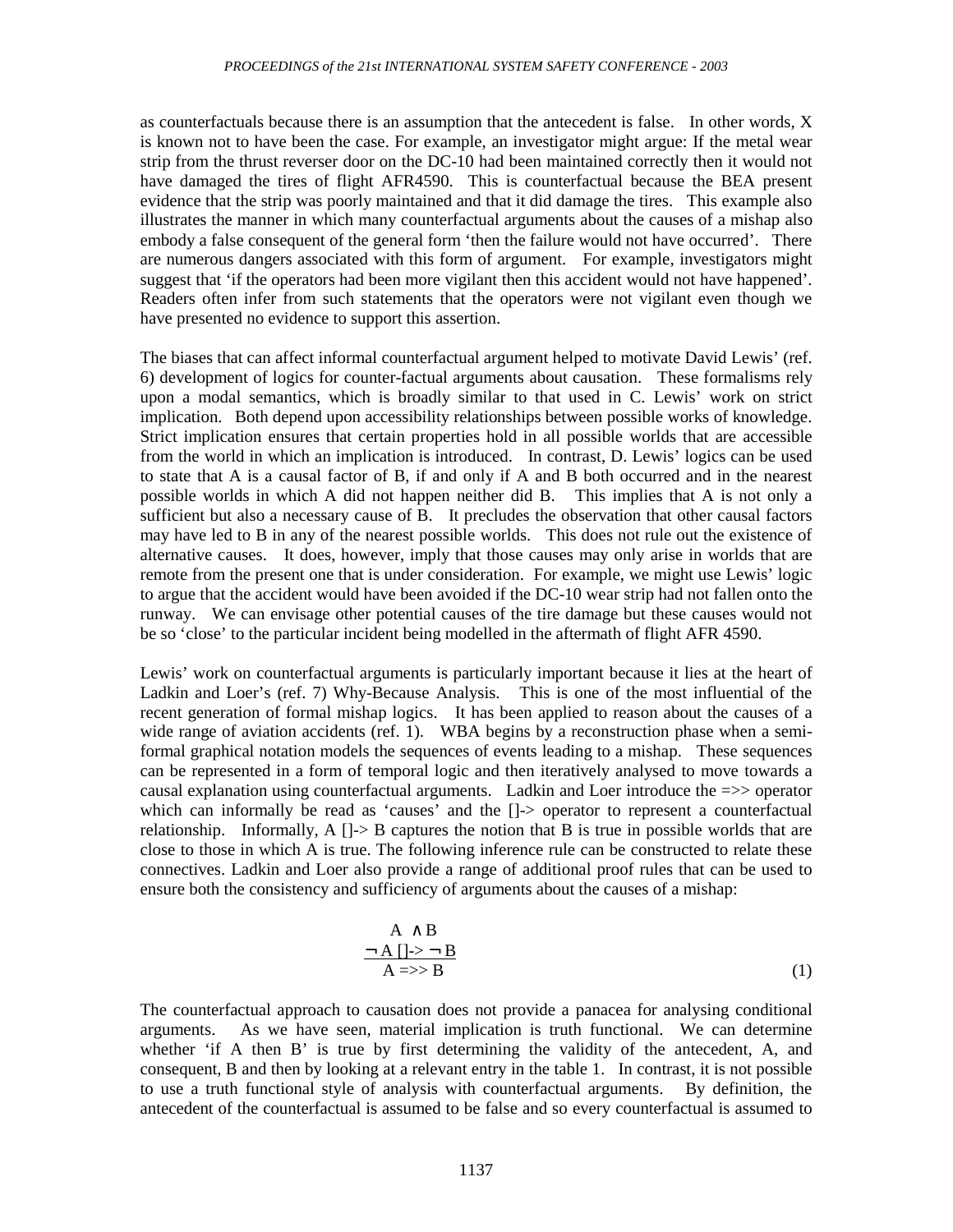be true constrained only by the concepts of nearness or proximity to some agreed notion of the present world. For example, it is valid to argue that the accident would have been avoided if the crew had seen the foreign object from the cockpit. This argument is clearly remote from the 'real world' given the size of the strip and the speed of the aircraft. Even Lewis is forced to rely upon an appeal to expert judgement in order to identify the bounds of proximity. Such judgements are often contradictory and subject to change over time (ref. 1).

#### Bayesian Logic

Bayesian logic is build around the conditional probability of a proposition given particular evidence. The value of a conditional probability is, typically, represented by a real number, between zero and one. We can use p(h|e) to represent the probability of some proposition or hypothesis, h, given some evidence, e. Most applications of Bayesian reasoning embody a form of implication or conditional statement in which the observation of some evidence strengthens, or alternatively weakens, the support for particular hypotheses. In other words, if e is observed then this increases the credibility of h. This is significant for accident investigation because we can talk about the manner in which evidence will support our findings about the causes of an adverse event. We can also use Bayesian techniques to support abductive about the causes of an incident given that we know an accident has occurred. The following formula considers the probability of a given hypotheses, B, in relation to a number of alternative hypotheses, B  $\bar{i}$  where B and B  $\bar{i}$  are mutually exclusive and exhaustive:

$$
Pr(B | A \wedge C) = \frac{Pr(A|B \wedge C).Pr(B|C)}{Pr(A|B \wedge C).Pr(B|C) + \Sigma i Pr(A|B_i \wedge C).Pr(B_i | C)}
$$
(2)

This formula can be used to assess the likelihood of a cause B given that a potential effect, A, has been observed. This provides a means of using information about previous incidents to guide the causal analysis of future occurrences (ref. 1). In our case study, investigators might be interested to determine the likelihood that a foreign object on the runway had damaged the front right tire of AFR4590. The analysis begins by assessing the likelihood of runway debris. We might either choose to use subjective estimates or frequencies derived from the analysis of previous incidents, assuming that such data are available and reliable. For demonstration purposes, we assume that the likelihood of finding a foreign object on a particular runway is 0.98; Pr(foreign object  $| C$ ) = 0.98. This is a high subjective assessment. It is justified by the BEA observation that the part had fallen from an aircraft five minutes before the Concorde attempted to take off. Without an automated system, they argued it is impossible to guarantee the detection of such objects. As we have seen, there may also be other sufficient causes of the tire damage. For example, the BEA investigation found that the central spacer was absent from the left main landing gear. This could have led to an asymmetrical trajectory and tyre overheating; Pr(spacer\_missing  $|C|$  = 0.001. They also considered the possibility of tyre related defects. Even though a previous incident had led to the strengthening of Qualification Test Program requirements for the tires resistance to twice the normal load compared with 1.5 on other aircraft; Pr(tire\_defect  $\mid C$ ) = 0.001. The next stage is to determine how likely it is that these potential causes would lead to the deflation of a tire. Further analysis might reveal that 93 incidents involved runway debris out of every 10,000 tire deflations. Recall that Bayesian techniques can be applied both to incident statistics and to subjective estimates. The actual values used here are purely intended to illustrate the application of the approach: Pr(tire destruction | foreign object  $\wedge$  C) = 0.0093, Pr(tire destruction | tire\_defect ∧ C) = 0.95, Pr(tire destruction | spacer\_missing ∧ C) = 0.0407. We can now integrate these observations into the previous formula to calculate the probability that a foreign object was present on the runway given that a tire failure has been reported. The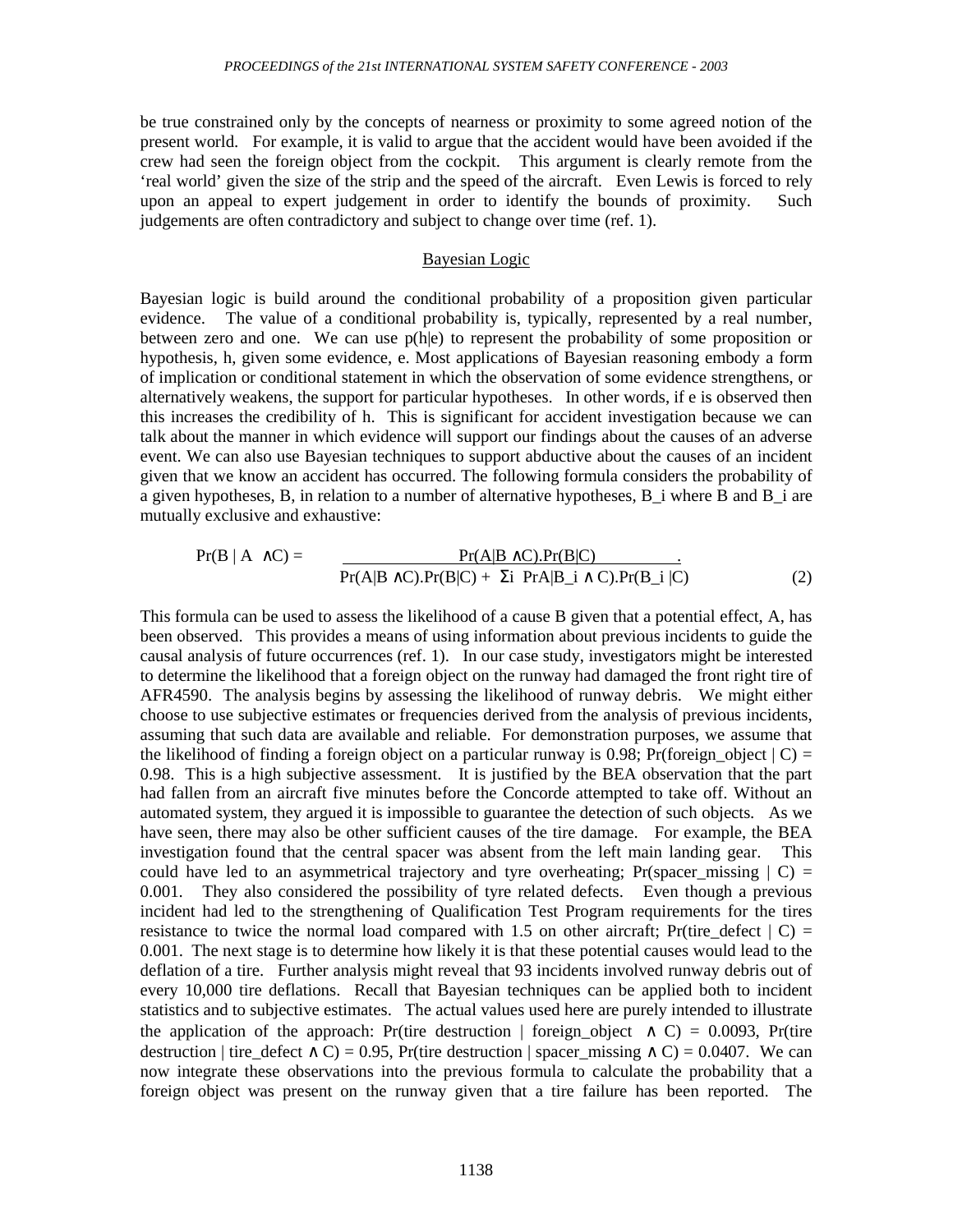following calculation suggests that there is almost a 90 per cent chance that a failure involved such an object:

$$
Pr(foreign\_object | tire\_burst \land C) \}
$$
\n
$$
= \frac{\{Pr(tire\_burst | foreign\_object \land C).Pr(foreign\_object | C)\}}{((Pr(tire\_burst | foreign\_object \land C).Pr(foreign\_object | C)) + (Pr(tire\_burst | tire\_defect \land C).Pr(tire\_defect | C)) + (Pr(tire\_burst | spacecraft | spacecraft | or C).Pr(space\_missing | C)) + (Pr(tire\_burst | spacecraft | or C).Pr(space\_missing | C))\}
$$
\n
$$
= \frac{(0.0093)(0.98)}{(0.0093)(0.98) + (0.95)(0.001) + (0.0407)(0.001)}
$$
\n
$$
= 0.901 \tag{3}
$$

A number of caveats can be raised against this application of Bayes' theorem. It is difficult to have any confidence in prior probabilities. For instance, estimates of the likelihood of an illness within the general population can be validated by extensive epidemiological studies. Unfortunately, it is difficult to extend these techniques to support numerical assessments about the likely causes of technological failure. The relatively slow growth of the FAA's Global Aviation Information Network illustrates the difficulty of encouraging commercial and regulatory organisations to exchange incident data. Further technical difficulties complicate the validation of numerical estimates for the likelihood of human 'error' and software failure. The provision of subjective probabilities is also subject to systematic biases (ref. 8).

### Comparative Probabilities and Partition Models

A further class of techniques enables analysts to talk about the likelihood of particular events without referring to precise, subjective or quantitative values. Many of these approaches are built around the observation that *a* may cause *b* in a context C if there is a high probability that *b* is true given that  $a$  is also true in  $C$ . In other words, we might require that:

$$
Pr(b|a \wedge C) > Very\_likely. \tag{4}
$$

Such observations founder when we attempt to explain what is meant by 'very likely'. This may again be seen to introduce the subjective, numeric estimates that have been criticised as a weakness of other techniques. In consequence, a number of authors have presented refinements on this initial model (ref. 1). We might require that *a* is causally related to *b* in context C if the probability of A and B in C is not same as the probability of B in C and the probability of A in C. The following formulae adopt the convention of using upper case to denote token types, or general classes of observations; lower case is used to indicate particular instances of these more general events:

$$
Pr(B \wedge A \mid C) \ll Pr(B|C). Pr(A|C)
$$
\n<sup>(5)</sup>

It can be argued that A is a potential cause of B if an occurrence of A makes B more likely. Conversely, A can be a barrier to B. An occurrence of A, therefore, makes B less likely. We can apply this approach to elements of the BEA investigation. For example, the probability that a foreign object was on the runway and that a tire burst has occurred is greater than the independent probabilities that there is a foreign object multiplied by the probability that a tire burst had occurred: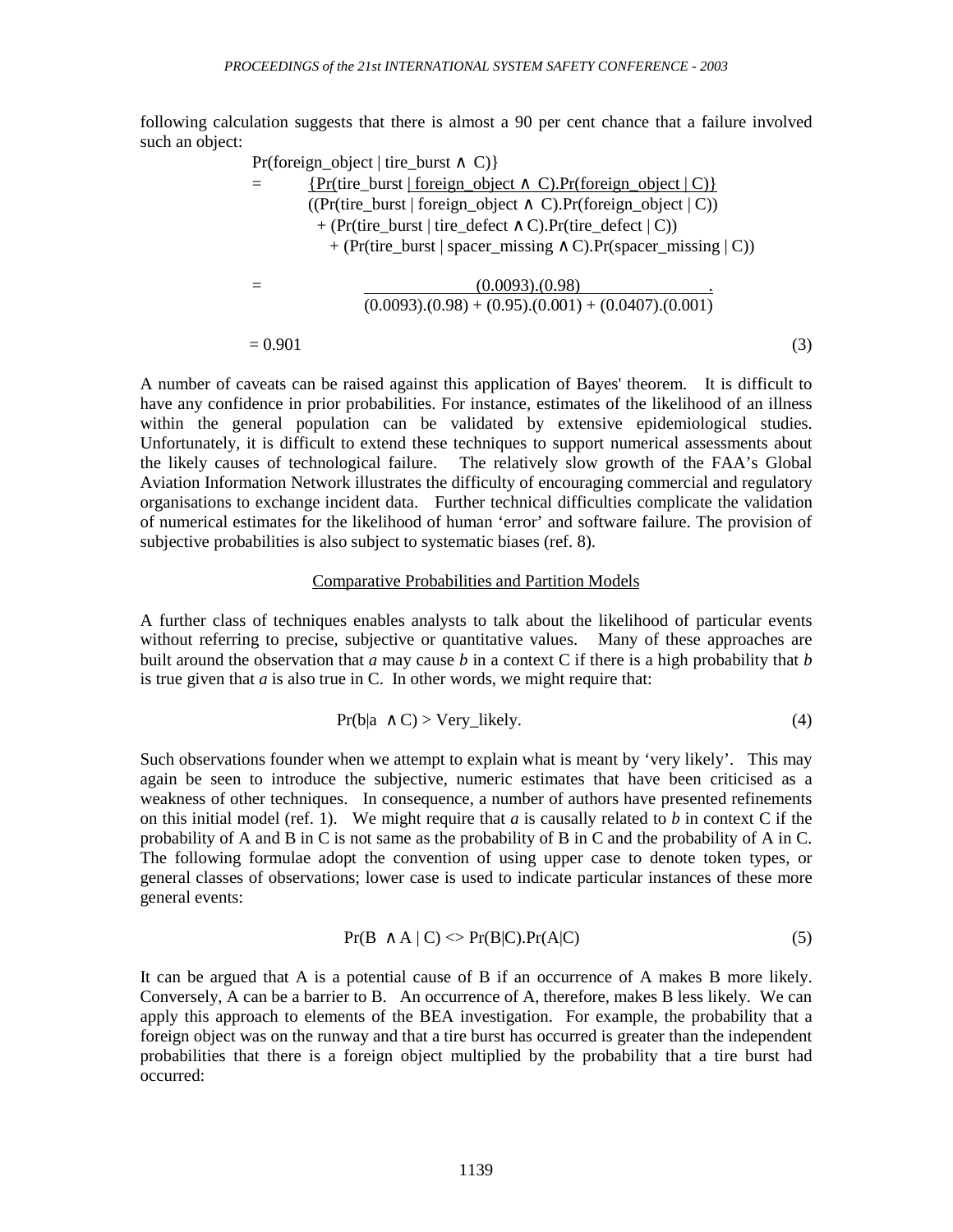$$
Pr(foreign\_object \land tire\_burst \mid C) > Pr(foreign\_object \mid C).Pr(tire\_burst \mid C)
$$
\n(6)

Such formulae form part of a wider research initiative to gradually refine probabilistic models so that they more closely model informal causal concepts. For example, more recent approaches require that the probability of B and A in C is greater than probability of B given that we know that A and C are not true. Informally, knowing A increases the probability of B above a similar situation in which we know  $\neg A$ . Alternatively, we can argue that *a* causes *b* if the probability of B and A in C is greater than probability of B given only C. This deals with a situation in which we do not know about A. In other words, we assume that C in  $Pr(B|C)$  contains no information about A:

$$
Pr(B \wedge A \mid C) > Pr(B \mid \neg A \wedge C) \vee Pr(B \mid A \wedge C) > Pr(B \mid C)
$$
\n<sup>(7)</sup>

 The presence of a foreign object on the runway leads to a tire burst if the probability that such an object was present and that a mishap occurred is greater than that associated with mishaps in which tire burst occurred without foreign objects or situations in which nothing is known about the presence of foreign objects:

$$
Pr(\text{tire\_burst} \land \text{foreign\_object} \mid C) > Pr(\text{tire\_burst} \mid \neg \text{foreign\_object} \land C) \lor
$$
\n
$$
Pr(\text{tire\_burst} \mid \text{foreign\_object} \land C) > Pr(\text{tire\_burst} \mid C) \tag{8}
$$

However, *a* and *b* might both be effects of some other common cause. In order to rule out such a situation, investigators must look back in an incident reconstruction to explicitly preclude other causal factors. This raises further complex issues because some of these preceding factors can both promote and confound particular effects. A factor that contributes to the causes of *a* may also have an independent but negative influence on the occurrence of *b*. Partition models provide one approach to the complex relationships that can exist between different causal factors. These models are constructed from a partition,  $S_i$ , of all the relevant factors excluding A and C that might contribute to or prevent a mishap. Factors represent negative or positive causal factors, c\_1,..., c\_m, that must be held fixed to observe the causal effect of *a*. In other words, in order to demonstrate that *a* causes *b*, we have to show that this effect was not caused by another other factor or combination of factors. More formally, any element, *d*, of a subset in S\_j is in c\_i if and only if it is a cause of *b* or  $\neg b$ , other than *a*, and it is not caused by *a*. It can, therefore, be argued that *a*'s cause *b*'s in circumstances C if and only if:

$$
\forall j: Pr(B|A \wedge S_j \wedge C) > Pr(B|S \wedge C)
$$
\n(9)

Each of the factors in c\_1,..., c\_m must be represented in each subset. This results in  $2^m$  possible combinations of present or absent factors. However, some combinations of causal factors are impossible and can be excluded. Other combinations result in *b* being assigned a probability of 1 or 0 regardless of *a* and can be excluded. All the remaining combinations of causal factors must be considered. In other words, *a*'s must cause *b*'s in every situation described by S\_j. Again, this approach can be most easily explained using an example from the BEA report. Recall that a factor is in c<sub>1</sub>,...,c<sub>\_</sub>m if and only if it is a cause of *b* or  $\neg$  *b*, other than *a*, and it is not caused by *a*. For example, the following factors might be considered relevant to the tire burst: c\_1 might represent abnormal use of brakes, c\_2 a tire defect, c\_3 might represent a missing central spacer, c\_4 might represent correct inflation of the tire and so on. It then remains to be shown that a foreign object on the runway would result in the mishap, under all of the combinations of other factors represented in the partition.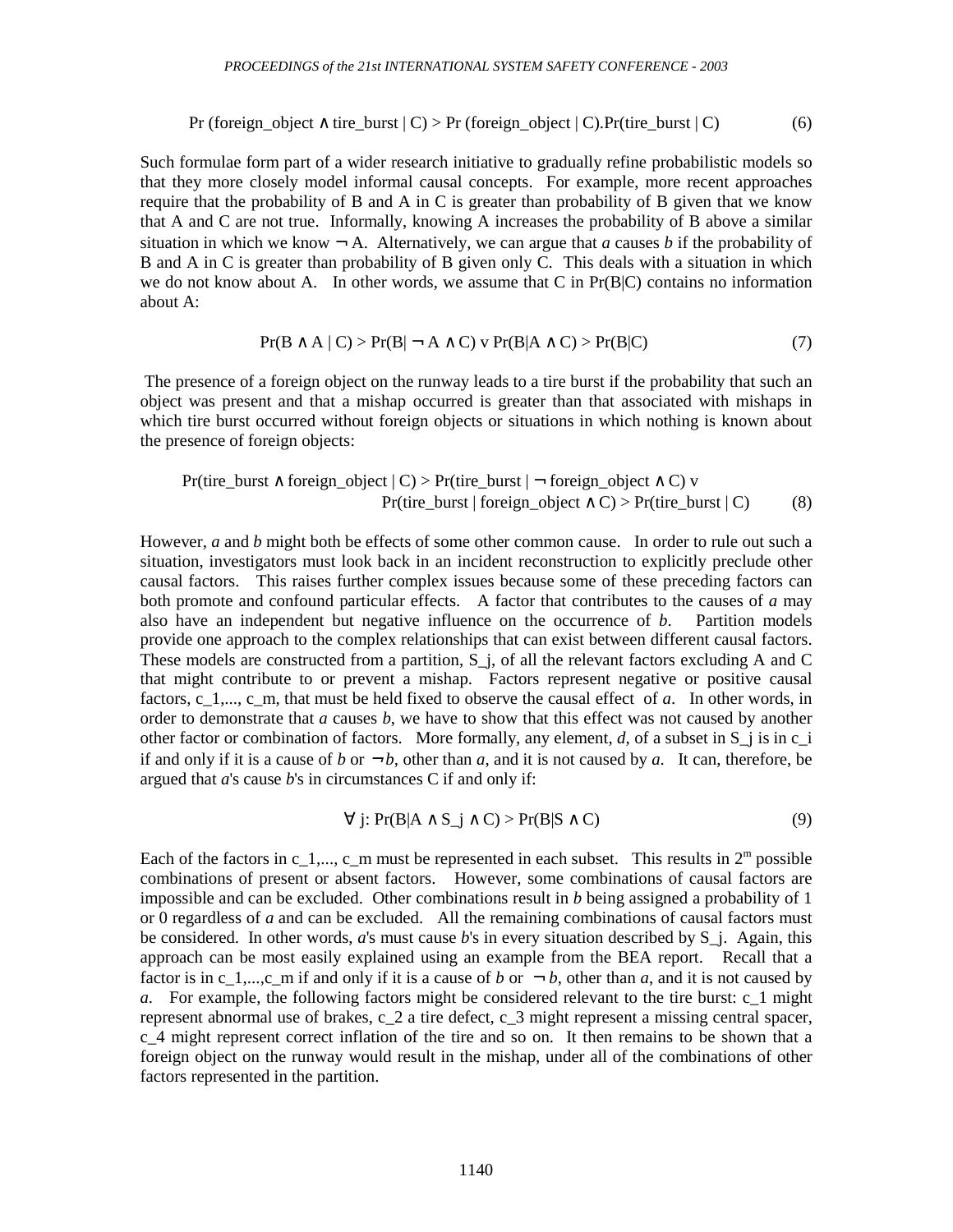As with all of the techniques assessed in the paper, caveats can be raised about the utility of any causal, mishap analysis that might be performed using such partition models. A particular problem here is the requirement that the partitions, S\_j, should consider all of the possible factors that might contribute to, or prevent, the effect that is being studied. In complex mishaps, it can be difficult to identify all of these potential factors. For instance, an initial analysis of the BEA report has identified more than thirty such factors that might be considered relevant to the tire burst. This is a conservative estimate. Clearly, the extent of any partition must be affected by the stopping rule that helps to determine the bounds of any incident investigation. It might, therefore, be argued that this apparent limitation of partition models is no different from the requirement to scope the bounds of a mishap analysis and that this requirement applies to all investigation techniques.

### Conclusions

The increasing costs and complexity of accident investigation are imposing new demands on previous generations of analysis techniques (ref. 1). This has led to the development of mishap logics that can be used to represent and reason about the causes of adverse events. We have taken pains to make the different approaches accessible to those with a greater interest in the application of mishap logics rather than their philosophical underpinnings. The previous pages have, therefore, summarised the strengths and weaknesses of these techniques. Pearl (ref. 9) argues that logic formalisms cannot be used to prove causes in the same way that one might prove propositions or theorems. Causal expressions in natural language often allow for numerous exceptions that create problems when attempts are made to codify these expressions in the deterministic forms of classical logic. Stochastic techniques create further problems because analysts must validate numeric assessments of likelihood. Partition models avoid some of these problems but they again create the need to demonstrate, or prove, that a potential cause will result in an incident under the various circumstances within any particular partition.

An important aim of this paper has been to convey the complexity of causal analysis. This complexity arises partly from the difficulty of capturing the many informal concepts that relate to causation. Increasingly, however, it also stems from the complex interactions that characterise the engineering of safety-critical systems. For instance, the BEA report could not accurately identify the indirect forces that would have been necessary for a projectile, such as a piece of the tire, to damage the tank in the manner that was observed. They also remark that 'the ignition of the kerosene leak, the possible forward propagation of the flame, its retention and stabilisation occurred through complex, phenomena, which are still not fully understood' (ref. 2). In other words, we do not fully understand the precise causal mechanisms that led to the loss of AFR4590. This situation was compounded by disagreement between the French judicial investigation, the BEA enquiry and the UK Air Accident Investigation Branch analysis. For example, the AAIB strongly favoured arcing from damaged wheel-brake fan power supply cables in the left main landing gear bay as the most probable source of ignition for the fire. In contrast, the BEA also considered it possible that ignition occurred by the forward propagation of flames that were ignited by reheat surfaces. The AAIB discounted this cause and the BEA responded by arguing 'aviation safety can only gain through taking into account the various causes considered as possible by the experts'. Several of the logics in this paper can be extended to represent these different viewpoints on the likely causes of an adverse event. For example, the *C* context parameter can be used in partition models. Alternatively epistemic logics distinguish between the different forms of knowledge and belief that are available to individual agents, such as investigators from different regulatory and investigatory organisations. It remains to be seen whether such techniques have a useful role to play in helping us to understand the increasingly complex interactions between the causes of failure in safety-critical systems.